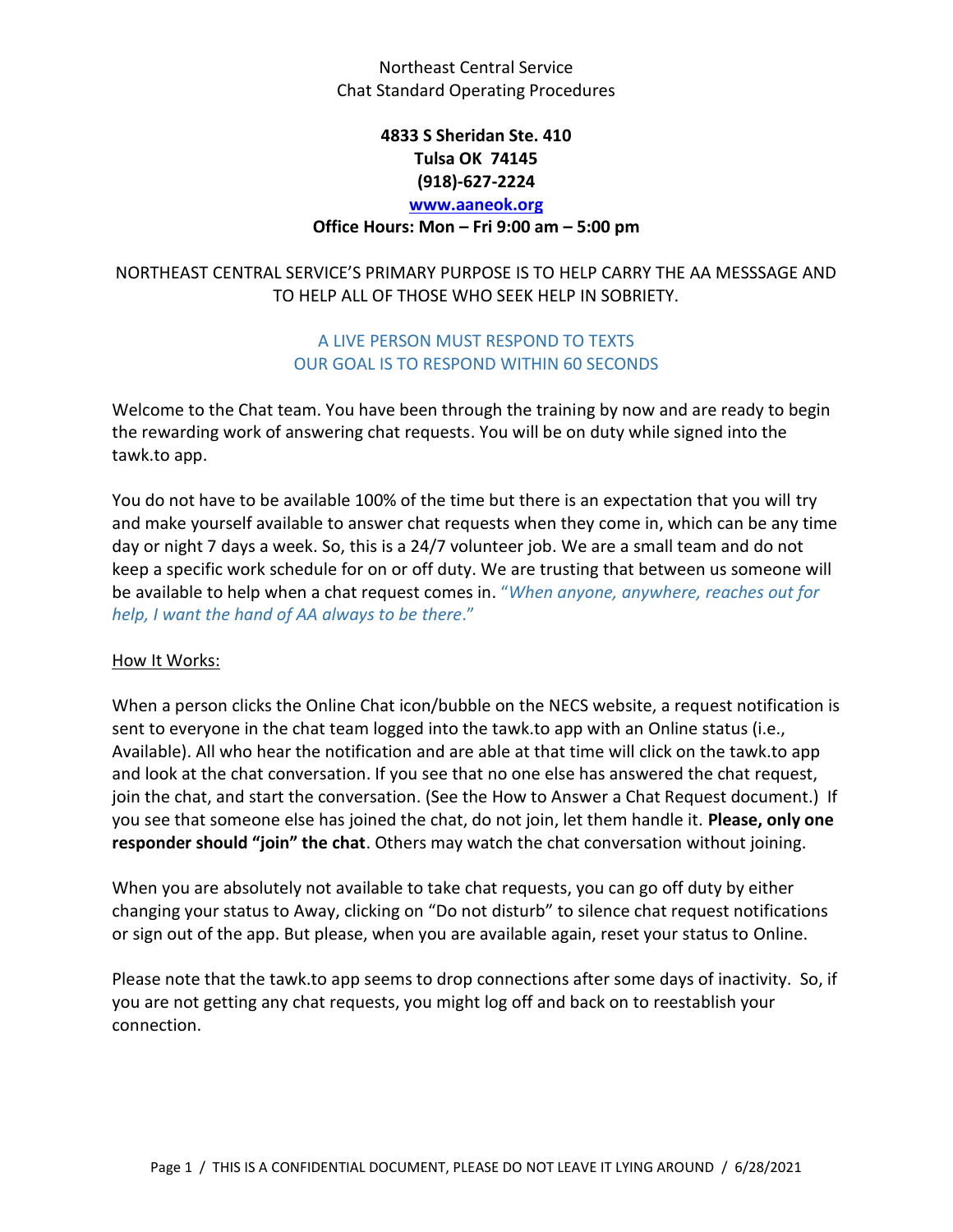#### IMPORTANT REMINDERS:

- 1. When you respond to a chat, you are the voice of AA. We are always polite and welcoming.
- 2. Your job is to engage them in a brief conversation, answer any questions, relate to them, perhaps refer them to a meeting. You should be in contact no more than 15 or 20 minutes. If they need additional help, get their phone number or email, and then have a 12-step caller contact them. (keep the 12 Step list available)
- 3. The website [www.aaneok.org/chat-index](http://www.aaneok.org/chat-index) includes many useful references that you may find helpful. Please place an icon to that site on your home screen next to the tawk.to icon. And please spend a little time now, 10 minutes or so, getting acquainted with what is there.

Examples of what you will find there:

- a. A quick reference guide on how to handle various types of calls.
- b. The 12 Step call list of people who have signed up to make 12 Step calls, telephone someone in need etc.
- c. List of contact info for other 12 Step programs and other AA numbers.
- d. List of names and phone numbers of treatment and detox centers, and sober living houses.

The website also includes copies of these instructions, and instructions for setting up and using tawk.to.

- 4. Your first response should welcome them and be helpful. Perhaps simplest is something like, "Thank you for contacting us. My name is Joe and I'm an alcoholic member of AA. How can I help?"
- 5. We are not affiliated with any treatment center, detox, sober living house etc, and do not know anything except their names and numbers. We make no recommendations.
- 6. We are not affiliated with any other 12-step program and do not know anything except their names and numbers. We make no recommendations.
- 7. When asked to recommend a treatment center, detox, etc. or to recommend another 12-step program, explain that we cannot do that. Simply give them a telephone number or suggest that they be taken to the nearest emergency room.
- 8. We do not recommend for or against any specific group or style of group. We preserve the unity of AA. This NECS Chat service represents all the groups.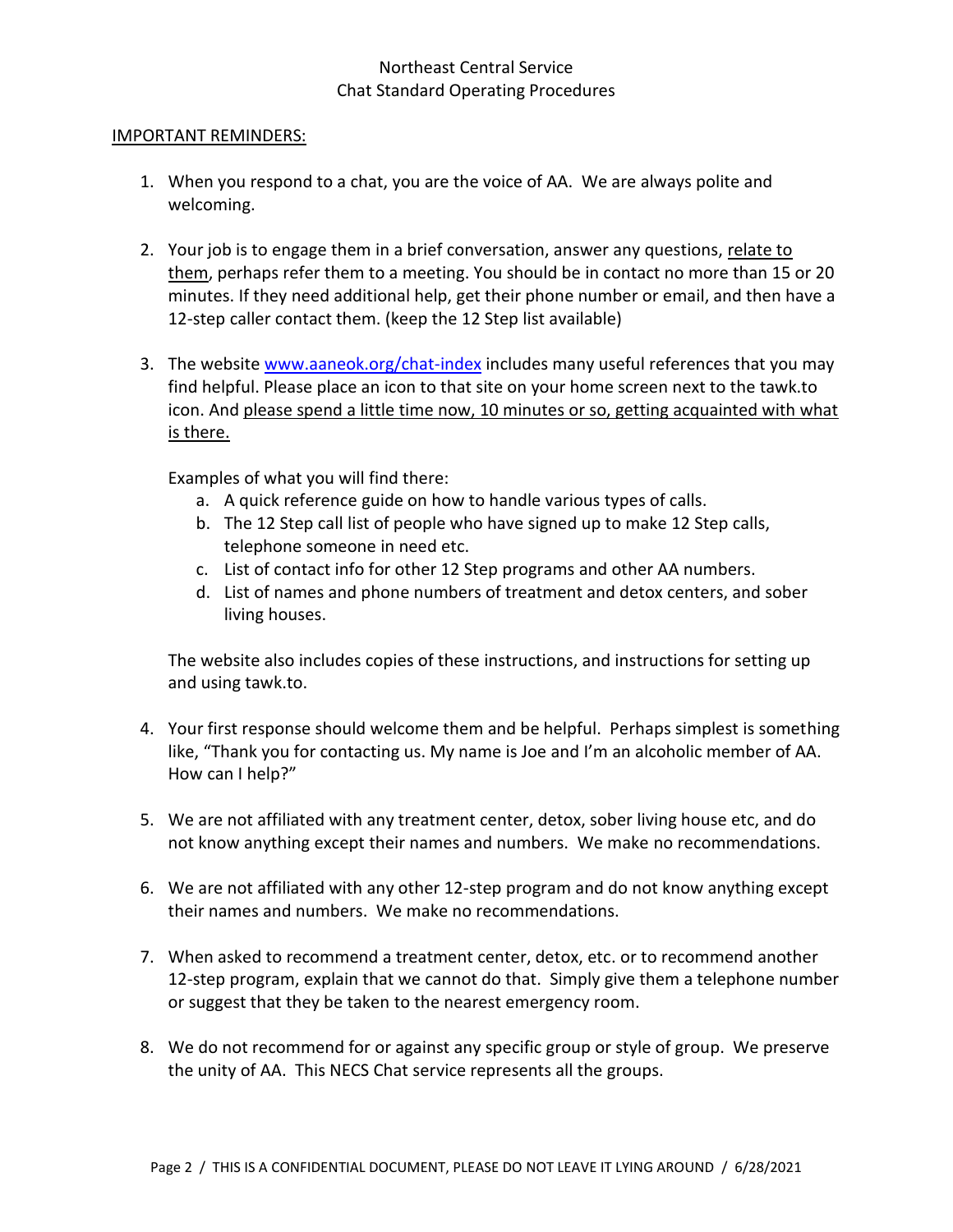- 9. We do not speak negatively of any member, group, style of AA or AA entity (Central Service, club house, GSO, etc.) Similarly, we do not speak of any member or entity as being more knowledgeable or better than any other.
- 10. If someone makes a chat request who is suicidal or wants to hurt themselves, we do not try to talk to them other than encourage them to contact COPES at 918-744-4800.
- 11. If someone makes a chat request and he/she may have a drinking problem and wants to do something about it, suggest he/she attend a meeting in their area. If the person would like to have someone call them, get their telephone number and name. Then you call someone of the same sex, on the 12 step volunteer list and ask that they give the name and phone number of the chat caller and ask that they give him/her a call.
- 12. If a friend or family member asks for help for someone else, ask a few questions to find out if the person feels that they have a problem and ask that the person call or chat with us themselves, refer the friend or family member to Al-Anon 918-627-9114.